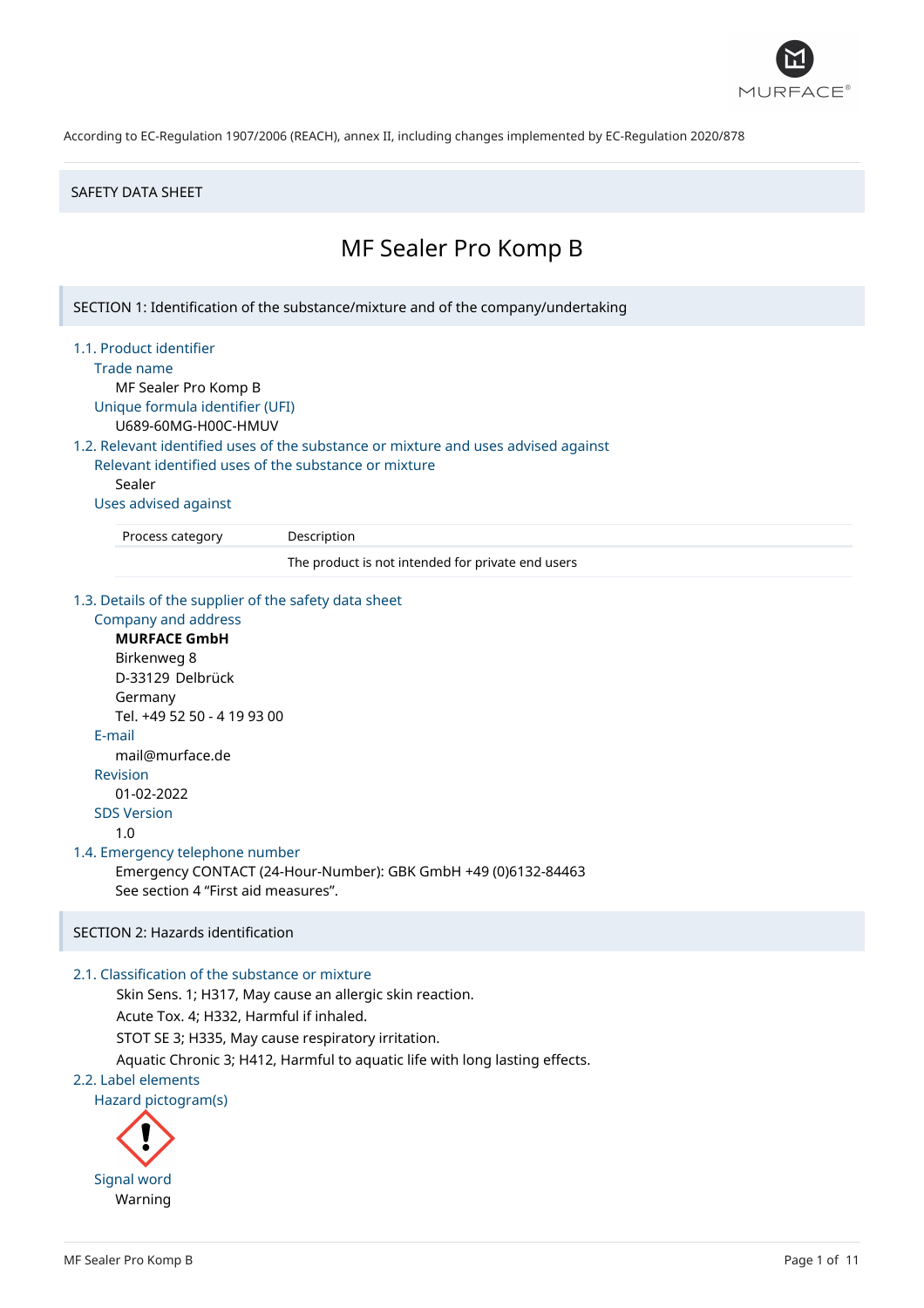

| Hazard statement(s)<br>May cause an allergic skin reaction. (H317)<br>Harmful if inhaled. (H332)<br>May cause respiratory irritation. (H335)<br>Harmful to aquatic life with long lasting effects. (H412)<br>Safety statement(s) |
|----------------------------------------------------------------------------------------------------------------------------------------------------------------------------------------------------------------------------------|
| General                                                                                                                                                                                                                          |
| Prevention<br>Wear eye protection/protective gloves/protective clothing. (P280)<br>Avoid breathing mist/vapour. (P261)                                                                                                           |
| Response                                                                                                                                                                                                                         |
| If skin irritation or rash occurs: Get medical advice/attention. (P333+P313)                                                                                                                                                     |
| Take off contaminated clothing and wash it before reuse. (P362+P364)<br><b>Storage</b>                                                                                                                                           |
| Store in a well-ventilated place. Keep container tightly closed. (P403+P233)<br><b>Disposal</b>                                                                                                                                  |
| Dispose of contents/container to an approved waste disposal plant. (P501)                                                                                                                                                        |
| Hazardous substances                                                                                                                                                                                                             |
| (2,4,6-trioxotriazine-1,3,5(2H,4H,6H)-triyl)tris(hexamethylene) isocyanate                                                                                                                                                       |
| Blocked Polyisocyanate Based on Hexamethylene Diisocyanate                                                                                                                                                                       |
| 3-Isocyanatomethyl-3,5,5-trimethylcyclohexyl isocyanate, oligomers reaction product with 3-                                                                                                                                      |
| (cyclohexylamino)propane-1-sulfonic acid and N,N-dimethylcyclohexanamine                                                                                                                                                         |
| 2.3. Other hazards                                                                                                                                                                                                               |
| <b>Additional labelling</b>                                                                                                                                                                                                      |
| EUH204, Contains isocyanates. May produce an allergic reaction.                                                                                                                                                                  |
| <b>Additional warnings</b>                                                                                                                                                                                                       |
| This mixture/product does not contain any substances considered to meet the criteria classifying them as PBT<br>and/or vPvB.                                                                                                     |
| <b>VOC</b>                                                                                                                                                                                                                       |
| VOC content: 0 g/L                                                                                                                                                                                                               |
| MAXIMUM VOC CONTENT (Phase II, category A/i (WB): 140 g/L)                                                                                                                                                                       |

# SECTION 3: Composition/information on ingredients

#### 3.2. Mixtures

| Product/substance                                                                     | <b>Identifiers</b>                                                | % w/w          | Classification                                                                         | Note |
|---------------------------------------------------------------------------------------|-------------------------------------------------------------------|----------------|----------------------------------------------------------------------------------------|------|
| (2,4,6-trioxotriazine-<br>1,3,5(2H,4H,6H)-<br>triyl)tris(hexamethylene)<br>isocyanate | CAS No.: 3779-63-3<br>EC No.: 223-242-0<br>REACH:<br>Index No.:   | $\geq$ 20-<30% | Skin Sens. 1, H317<br>Acute Tox. 4, H332<br>STOT SE 3, H335                            |      |
| <b>Blocked Polyisocyanate</b><br>Based on Hexamethylene<br>Diisocyanate               | CAS No.: 666723-27-9<br>EC No.: 679-494-0<br>REACH:<br>Index No.: | $\geq$ 20-<25% | Skin Sens. 1, H317<br>Acute Tox. 4, H332<br>Aquatic Chronic 3, H412<br>STOT SE 3, H335 |      |
| 3-Isocyanatomethyl-3,5,5-<br>trimethylcyclohexyl                                      | CAS No.: 1574548-27-8                                             | ≥9-<20%        | Skin Sens. 1, H317<br>Aquatic Chronic 3, H412                                          |      |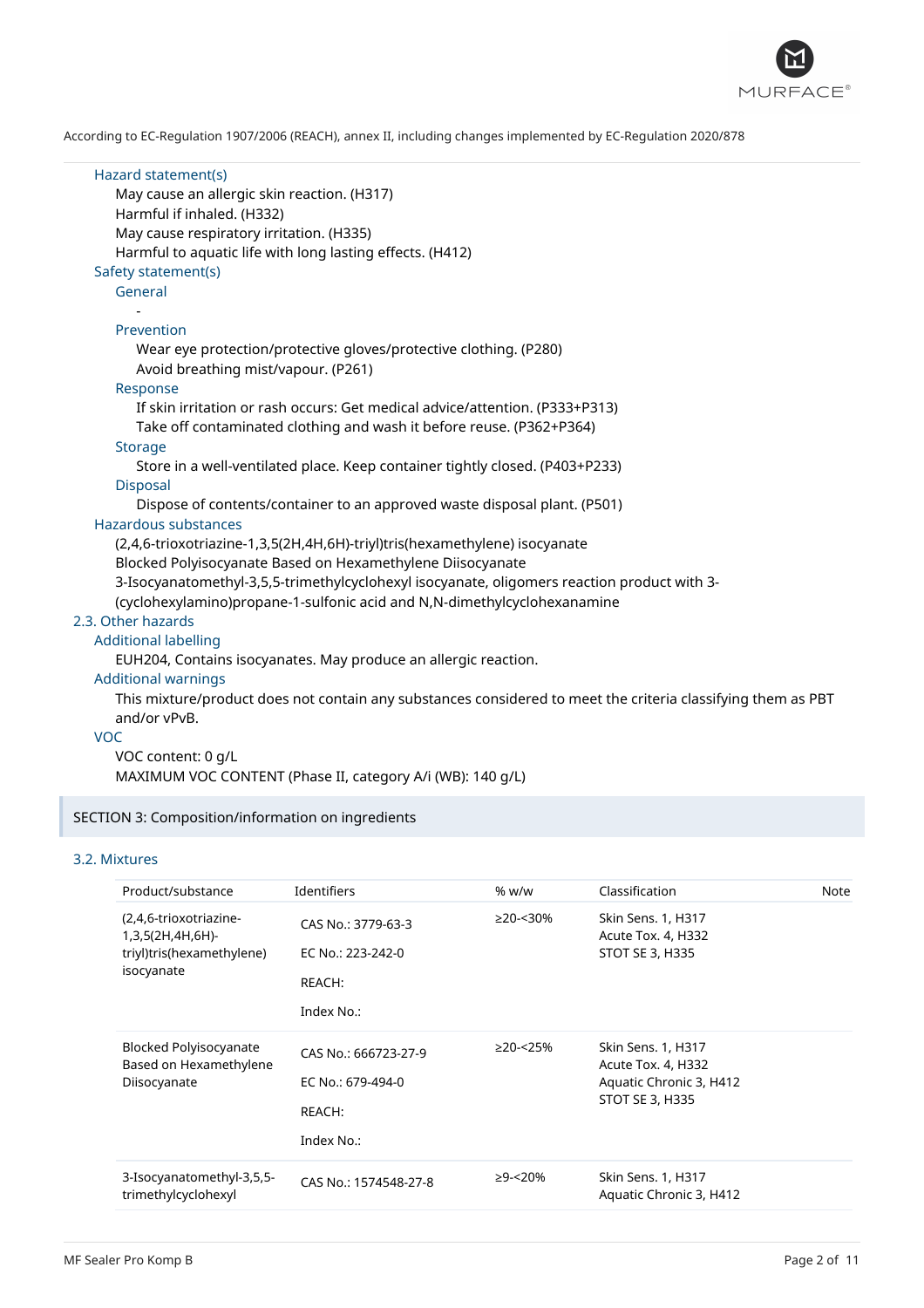

| isocyanate, oligomers<br>reaction product with 3-   | EC No.: 808-295-5 | STOT SE 3, H335 |
|-----------------------------------------------------|-------------------|-----------------|
| (cyclohexylamino)propane-                           | REACH:            |                 |
| 1-sulfonic acid and N.N-<br>dimethylcyclohexanamine | Index No.:        |                 |

#### -----

See full text of H-phrases in section 16. Occupational exposure limits are listed in section 8, if these are available. Other information

No special

SECTION 4: First aid measures

## 4.1. Description of first aid measures

#### General information

In the case of accident: Contact a doctor or casualty department – take the label or this safety data sheet. Contact a doctor if in doubt about the injured person's condition or if the symptoms persist. Never give an unconscious person water or other drink.

# Inhalation

Upon breathing difficulties or irritation of the respiratory tract: Bring the injured person into fresh air. Make sure the injured person is continuously monitored. Prevent shock by keeping the injured person warm and calm. If breathing ceases, give mouth-to-mouth resuscitation. If unconscious, roll the injured person into recovery position. Call an ambulance.

#### Skin contact

IF ON SKIN: Wash with plenty of water and soap.

Remove contaminated clothing and shoes. Ensure to wash exposed skin thoroughly with water and soap. DO NOT use solvents or thinners.

If skin irritation occurs: Get medical advice/attention.

#### Eye contact

Upon irritation of the eye: Remove contact lenses and open eyes widely. Flush eyes with water or saline water(20- 30°C) for at least 5 minutes. Seek medical assistance and continue flushing during transport.

## Ingestion

Provide plenty of water for the person to drink and stay with him/her. In case of malaise, seek medical advice immediately and bring the safety data sheet or label from the product. Do not induce vomiting, unless recommended by the doctor. Have the victim lean forward with head down to avoid inhalation of- or choking on vomited material.

### Burns

Not applicable

### 4.2. Most important symptoms and effects, both acute and delayed

Sensitisation: This product contains substances, which may trigger allergic reaction upon dermal contact.

Manifestation of allergic reactions typically takes place within 12-72 hours after exposure.

Sensitisation: This product contains substances, which may produce an allergic reaction through inhalation. The allergic reaction typically takes place within an hour after exposure. The reaction results in an inflammatory reaction to the lungs.

Irritation effects: This product contains substances, which may cause irritation upon exposure to skin, eyes or lungs. Exposure may result in an increased absorption potential of other hazardous substances at the area of exposure.

### 4.3. Indication of any immediate medical attention and special treatment needed

Call a POISON CENTER / doctor if you feel unwell.

If skin irritation or rash occurs: Get medical advice/attention.

# Information to medics

Bring this safety data sheet or the label from this product.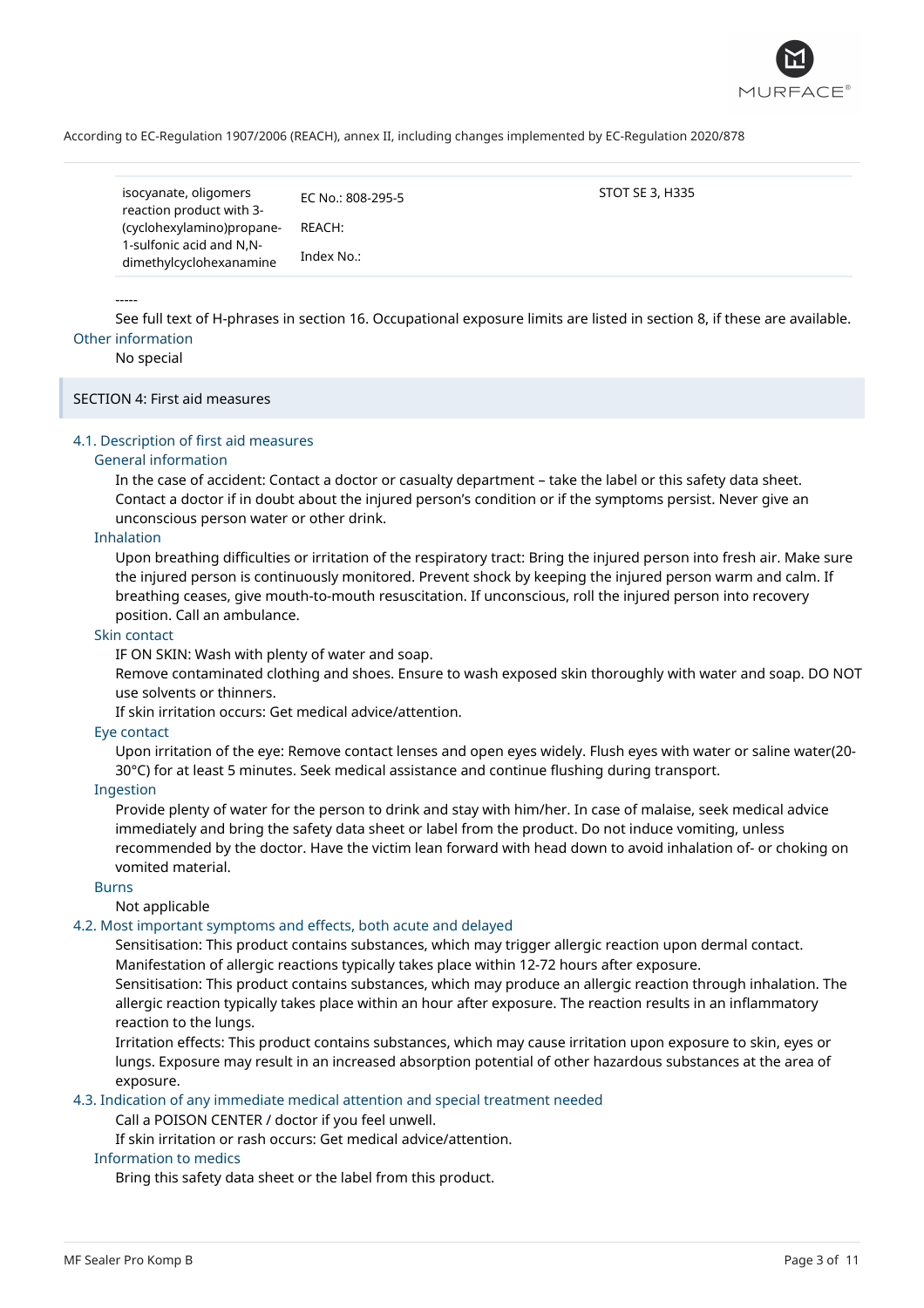

SECTION 5: Firefighting measures

#### 5.1. Extinguishing media

Suitable extinguishing media: Alcohol-resistant foam, carbon dioxide, powder, water mist. Unsuitable extinguishing media: Waterjets should not be used, since they can spread the fire.

#### 5.2. Special hazards arising from the substance or mixture

Fire will result in dense smoke. Exposure to combustion products may harm your health. Closed containers, which are exposed to fire, should be cooled with water. Do not allow fire-extinguishing water to enter the sewage system and nearby surface waters.

If the product is exposed to high temperatures, e.g. in the event of fire, dangerous decomposition compounds are produced. These are:

Nitrogen oxides (NO<sub>x</sub>)

Carbon oxides (CO / CO2).

#### 5.3. Advice for firefighters

Wear self-contained breathing apparatus and protective clothing to prevent contact. Upon direct exposure contact The National Poisons Information Service (dial 111, 24 h service) in order to obtain further advice.

SECTION 6: Accidental release measures

#### 6.1. Personal precautions, protective equipment and emergency procedures

Avoid direct contact with spilled substances.

Avoid inhalation of vapours from spilled material.

#### 6.2. Environmental precautions

Avoid discharge to lakes, streams, sewers, etc. In the event of leakage to the surroundings, contact local environmental authorities.

### 6.3. Methods and material for containment and cleaning up

Limit spillage and collect using granular absorbent or similar materials, and dispose of it in accordance with the regulations on dangerous waste.

Use sand, earth, vermiculite, diatomaceous earth to contain and collect non-combustible absorbent materials and place in container for disposal, according to local regulations.

To the extent possible cleaning is performed with normal cleaning agents. Avoid use of solvents.

### 6.4. Reference to other sections

See section 13 on "Disposal considerations" in regard of handling of waste. See section 8 "Exposure controls/personal protection" for protective measures.

#### SECTION 7: Handling and storage

#### 7.1. Precautions for safe handling

It is recommended to install waste collection trays in order to prevent emissions to the waste water system and surrounding environment.

Smoking, drinking and consumption of food is not allowed in the work area.

See section 8 "Exposure controls/personal protection" for information on personal protection.

#### 7.2. Conditions for safe storage, including any incompatibilities

Containers that have been opened must be carefully resealed and kept upright to prevent leakage.

# Recommended storage material

Keep only in original packaging.

#### Storage temperature

Room temperature 18 to 23°C (Storage on stock, 3 to 8°C)

#### Incompatible materials

Strong acids, strong bases, strong oxidizing agents, and strong reducing agents.

### 7.3. Specific end use(s)

This product should only be used for applications quoted in section 1.2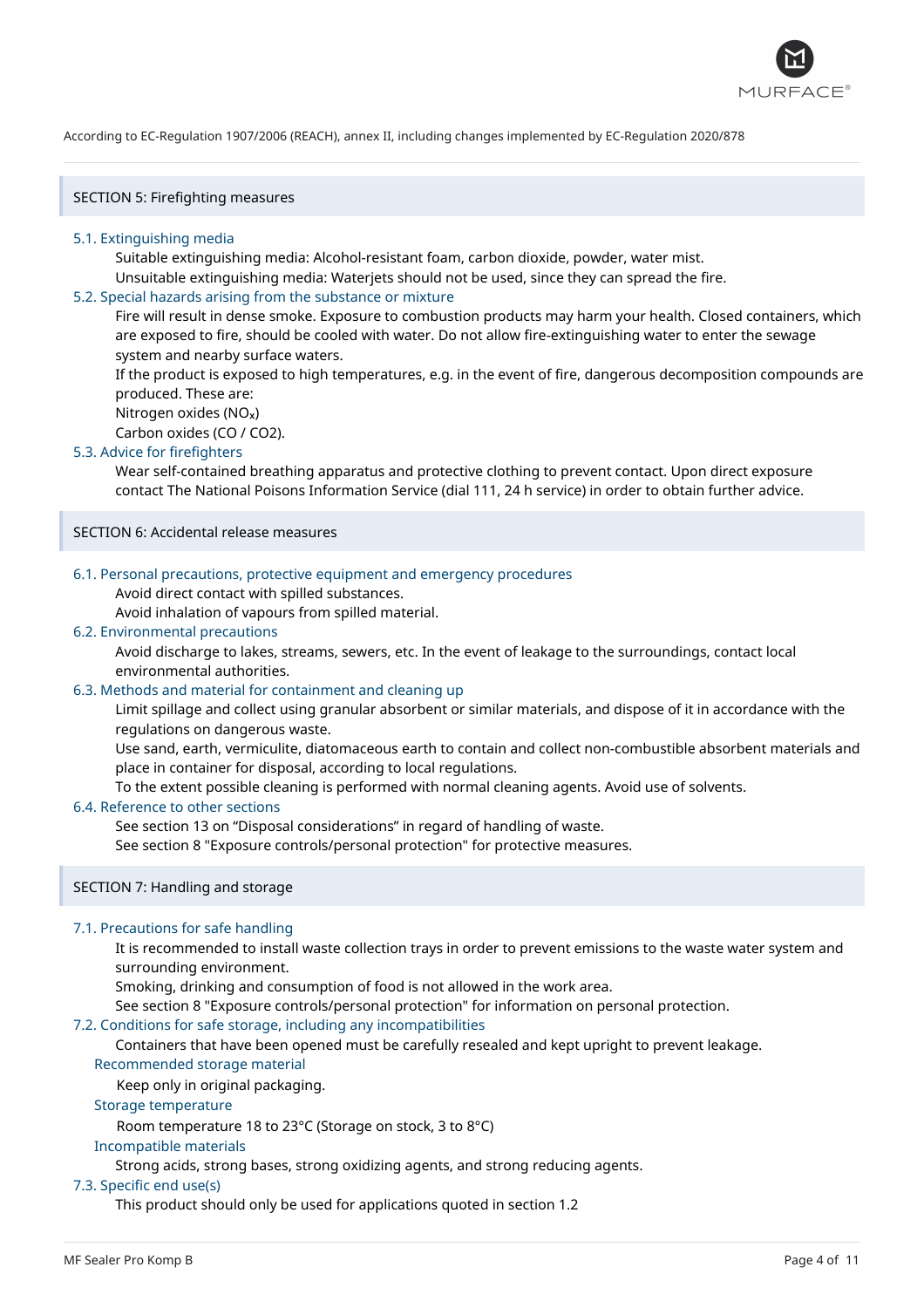

## SECTION 8: Exposure controls/personal protection

#### 8.1. Control parameters

No substances are listed in the national list of substances with an occupational exposure limit.

#### DNEL

No data available

### PNEC

# No data available

8.2. Exposure controls

Control is unnecessary if the product is used as intended.

#### General recommendations

Smoking, drinking and consumption of food is not allowed in the work area.

#### Exposure scenarios

There are no exposure scenarios implemented for this product.

# Exposure limits

Occupational exposure limits have not been defined for the substances in this product.

#### Appropriate technical measures

Apply standard precautions during use of the product. Avoid inhalation of vapours.

#### Hygiene measures

In between use of the product and at the end of the working day all exposed areas of the body must be washed thoroughly. Always wash hands, forearms and face.

### Measures to avoid environmental exposure

No specific requirements

#### Individual protection measures, such as personal protective equipment

#### **Generally**

Use only CE marked protective equipment.

#### No specific requirements

#### Respiratory Equipment

| Type | ົ.lass                 | Colour | Standards |            |
|------|------------------------|--------|-----------|------------|
| A    | Class 1 (low capacity) | Brown  | EN14387   | $\bigodot$ |

#### Skin protection

| Recommended                                 | Type/Category | Standards |   |
|---------------------------------------------|---------------|-----------|---|
| Dedicated work clothing -<br>should be worn |               |           | Ó |

#### Hand protection

| Material | Glove thickness<br>(mm) | Breakthrough time<br>(min.) | Standards                         |            |
|----------|-------------------------|-----------------------------|-----------------------------------|------------|
| Nitrile  | 0.4                     | > 240                       | EN374-2, EN374-3,<br><b>EN388</b> | $\sqrt{m}$ |

# Eye protection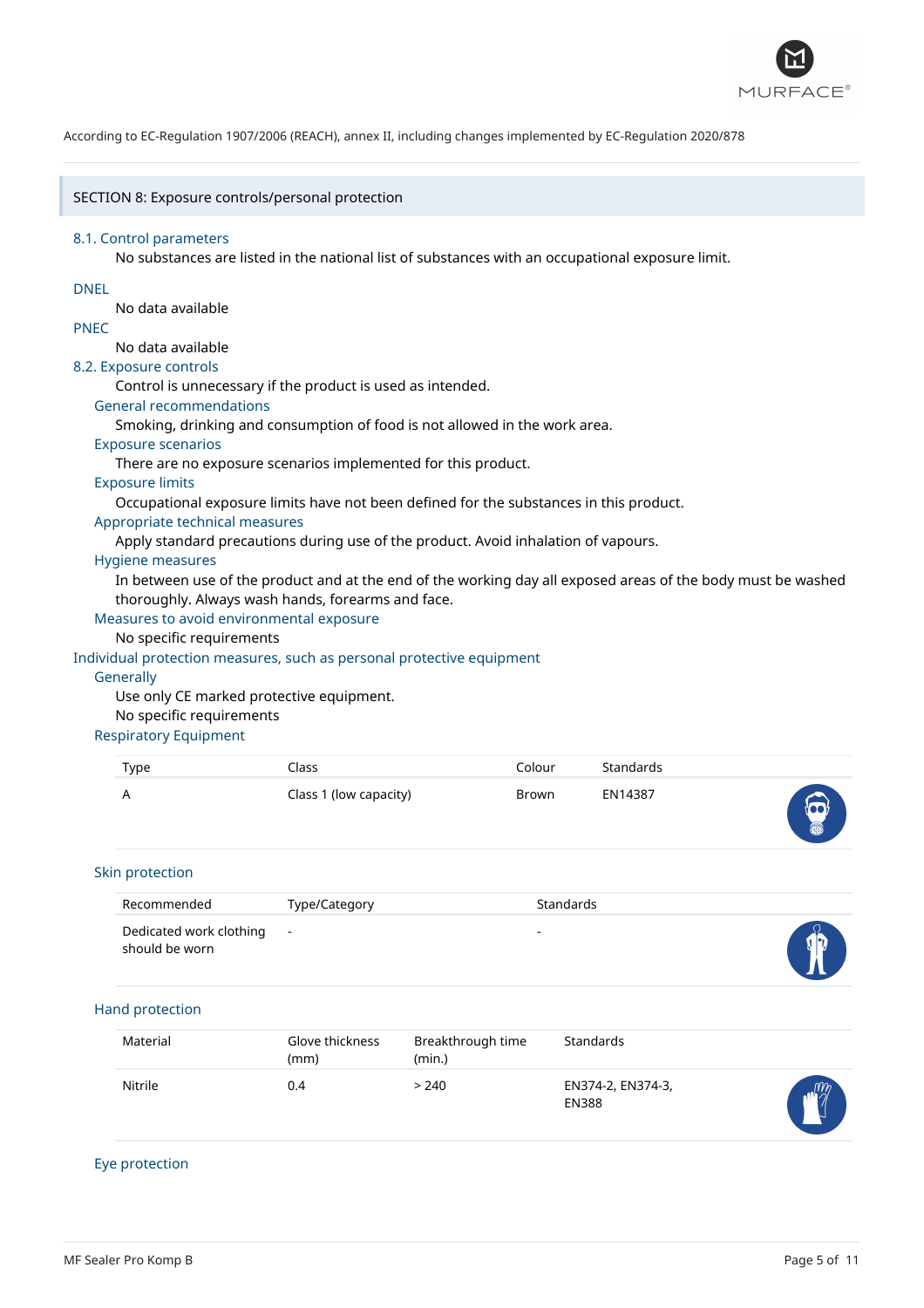

| Type                                 | Standards |  |
|--------------------------------------|-----------|--|
| Safety glasses with side<br>shields. | EN166     |  |

#### SECTION 9: Physical and chemical properties

```
9.1. Information on basic physical and chemical properties
   Physical state
      Liquid
   Colour
      Colourless
   Odour / Odour threshold
      Mild
   pH
      Testing not relevant or not possible due to nature of the product.
   Density (g/cm<sup>3</sup>)
      1.15 (23 °C)
   Kinematic viscosity
      0 mPa.s (25 °C)
   Particle characteristics
      Does not apply to liquids.
Phase changes
   Melting point/Freezing point (°C)
      Testing not relevant or not possible due to nature of the product.
   Softening point/range (waxes and pastes) (°C)
      Does not apply to liquids.
   Boiling point (°C)
      Testing not relevant or not possible due to nature of the product.
   Vapour pressure
      Testing not relevant or not possible due to nature of the product.
   Relative vapour density
      Testing not relevant or not possible due to nature of the product.
   Decomposition temperature (°C)
      Testing not relevant or not possible due to nature of the product.
Data on fire and explosion hazards
   Flash point (°C)
      106
  Ignition (°C)
      Testing not relevant or not possible due to nature of the product.
   Auto flammability (°C)
      Testing not relevant or not possible due to nature of the product.
   Lower and upper explosion limit (% v/v)
      Testing not relevant or not possible due to nature of the product.
Solubility
   Solubility in water
      Testing not relevant or not possible due to nature of the product.
   n-octanol/water coefficient
      Testing not relevant or not possible due to nature of the product.
   Solubility in fat (g/L)
      Testing not relevant or not possible due to nature of the product.
9.2. Other information
```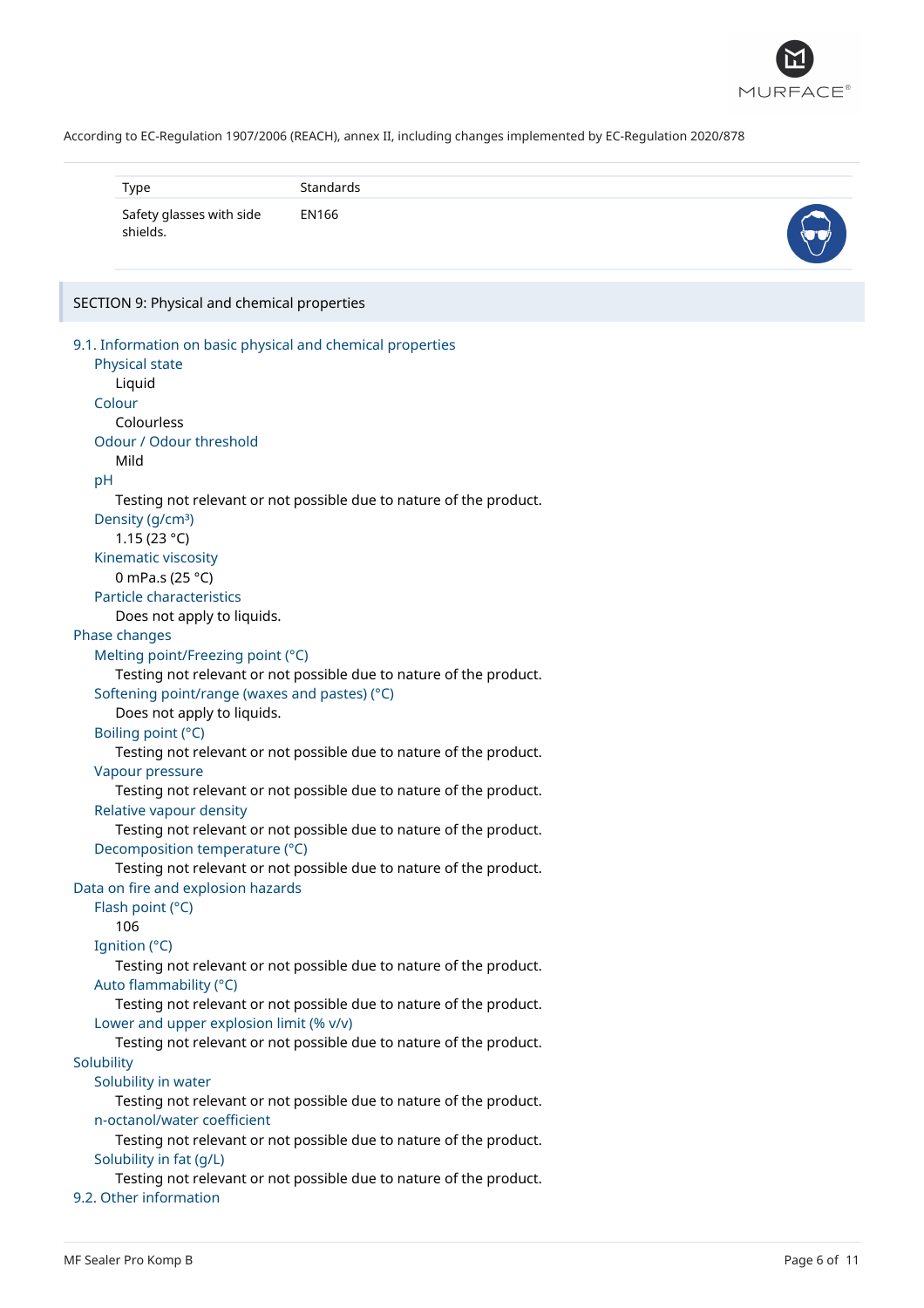

| VOC (g/L)<br>0<br>Other physical and chemical parameters<br>No data available                                                                                                                                                                    |                                                                                                                                                                                                                                                                                  |
|--------------------------------------------------------------------------------------------------------------------------------------------------------------------------------------------------------------------------------------------------|----------------------------------------------------------------------------------------------------------------------------------------------------------------------------------------------------------------------------------------------------------------------------------|
| SECTION 10: Stability and reactivity                                                                                                                                                                                                             |                                                                                                                                                                                                                                                                                  |
| 10.1. Reactivity<br>No data available<br>10.2. Chemical stability<br>10.3. Possibility of hazardous reactions<br>No special<br>10.4. Conditions to avoid<br>No special<br>10.5. Incompatible materials<br>10.6. Hazardous decomposition products | The product is stable under the conditions, noted in section 7 "Handling and storage".<br>Strong acids, strong bases, strong oxidizing agents, and strong reducing agents.<br>The product is not degraded when used as specified in section 1.                                   |
| SECTION 11: Toxicological information                                                                                                                                                                                                            |                                                                                                                                                                                                                                                                                  |
| <b>Acute toxicity</b>                                                                                                                                                                                                                            | 11.1. Information on hazard classes as defined in Regulation (EC) No 1272/2008                                                                                                                                                                                                   |
| Product/substance<br>Test method<br>Species<br>Route of exposure<br>Test<br>Result<br>Other information                                                                                                                                          | Blocked Polyisocyanate Based on Hexamethylene Diisocyanate<br><b>OECD 423</b><br>Oral<br>LD50<br>> 5000 mg/kg                                                                                                                                                                    |
| Product/substance<br>Test method<br>Species<br>Route of exposure<br>Test<br>Result<br>Other information                                                                                                                                          | Blocked Polyisocyanate Based on Hexamethylene Diisocyanate<br>Rat, female<br>Inhalation<br><b>LC50</b><br>0,39 mg/L                                                                                                                                                              |
| Harmful if inhaled.<br>Skin corrosion/irritation<br>Serious eye damage/irritation<br>Respiratory sensitisation<br>Skin sensitisation<br>May cause an allergic skin reaction.<br>Germ cell mutagenicity<br>Carcinogenicity                        | Based on available data, the classification criteria are not met.<br>Based on available data, the classification criteria are not met.<br>Based on available data, the classification criteria are not met.<br>Based on available data, the classification criteria are not met. |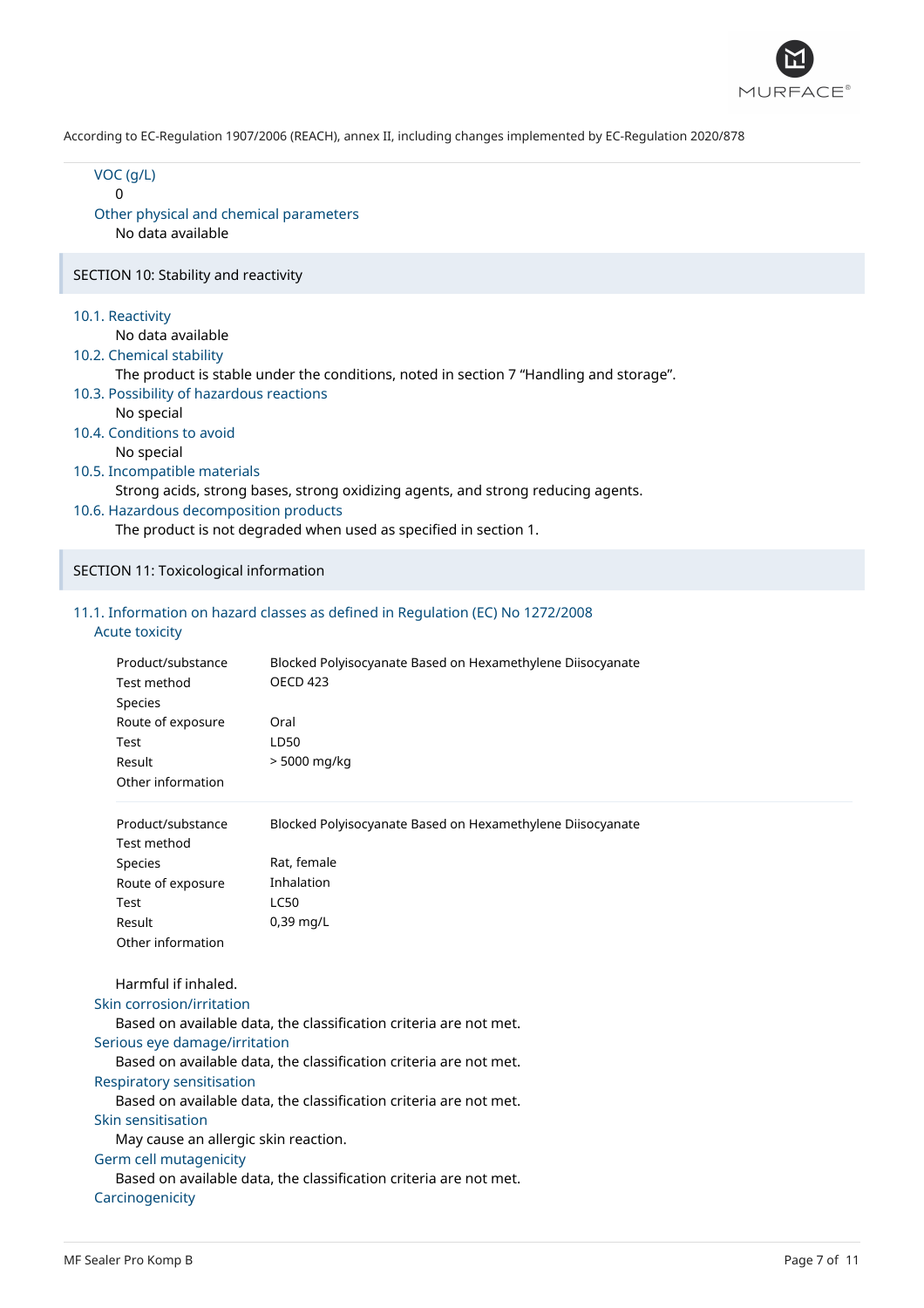

Based on available data, the classification criteria are not met.

# Reproductive toxicity

Based on available data, the classification criteria are not met.

STOT-single exposure

May cause respiratory irritation.

#### STOT-repeated exposure

Based on available data, the classification criteria are not met.

#### Aspiration hazard

Based on available data, the classification criteria are not met.

#### 11.2. Information on other hazards

#### Long term effects

Irritation effects: This product contains substances, which may cause irritation upon exposure to skin, eyes or lungs. Exposure may result in an increased absorption potential of other hazardous substances at the area of exposure.

Endocrine disrupting properties

No special Other information No special

#### SECTION 12: Ecological information

#### 12.1. Toxicity

| Product/substance | Blocked Polyisocyanate Based on Hexamethylene Diisocyanate |
|-------------------|------------------------------------------------------------|
| Test method       |                                                            |
| Species           | Fish, Danio rerio                                          |
| Compartment       |                                                            |
| Duration          | 96 hours                                                   |
| Test              | LC50                                                       |
| Result            | 35,2 mg/L                                                  |
| Other information |                                                            |

# 12.2. Persistence and degradability

No data available

### 12.3. Bioaccumulative potential

No data available

### 12.4. Mobility in soil

No data available

#### 12.5. Results of PBT and vPvB assessment

This mixture/product does not contain any substances considered to meet the criteria classifying them as PBT and/or vPvB.

12.6. Endocrine disrupting properties

No special

# 12.7. Other adverse effects

This product contains substances, which may cause adverse long-term effects to the aquatic environment.

SECTION 13: Disposal considerations

## 13.1. Waste treatment methods

Product is covered by the regulations on hazardous waste. HP 5 - Specific Target Organ Toxicity (STOT)/Aspiration Toxicity HP 6 - Acute toxicity HP 13 – Sensitising Dispose of contents/container to an approved waste disposal plant.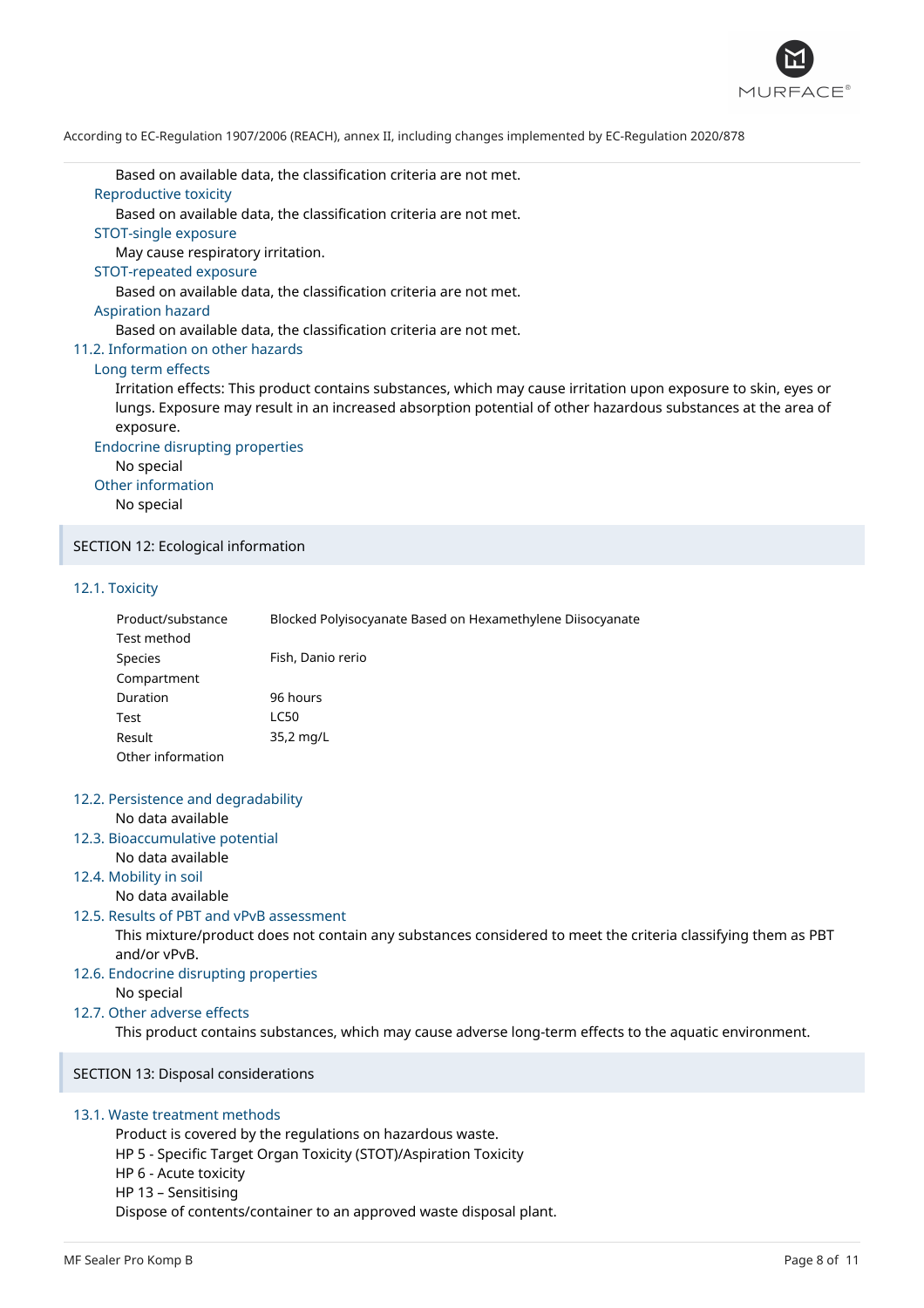

Regulation (EU) No 1357/2014 of 18 December 2014 on waste.

# EWC code

15 01 10\* Packaging containing residues of or contaminated by dangerous substances

#### 08 01 11\* Waste paint and varnish containing organic solvents or other dangerous substances

#### Specific labelling

Not applicable

# Contaminated packing

Packaging containing residues of the product must be disposed of similarly to the product.

#### SECTION 14: Transport information

# 14.1. - 14.4.

Not dangerous goods according to ADR, IATA and IMDG.

# ADR/RID

Not applicable

# IMDG

Not applicable MARINE POLLUTANT

No

#### IATA

Not applicable

14.5. Environmental hazards

Not applicable

#### 14.6. Special precautions for user

#### Not applicable

14.7. Maritime transport in bulk according to IMO instruments No data available

#### SECTION 15: Regulatory information

#### 15.1. Safety, health and environmental regulations/legislation specific for the substance or mixture Restrictions for application

Restricted to professional users.

People under the age of 18 shall not be exposed to this product.

#### Demands for specific education

Use of this product requires dedicated training in work with polyurethane and epoxy products.

#### SEVESO - Categories / dangerous substances

Not applicable

# Additional information

# Not applicable

# Sources

The Management of Health and Safety at Work Regulations 1999

2005 No. 2773 ENVIRONMENTAL PROTECTION: The Volatile Organic Compounds in Paints, Varnishes and Vehicle Refinishing Products Regulations 2005.

Regulation (EU) No 1357/2014 of 18 December 2014 on waste.

CLP Regulation (EC) No 1272/2008, as retained and amended in UK law.

EC-Regulation 1907/2006 (REACH), as amended by UK REACH Regulations SI 2019/758

# 15.2. Chemical safety assessment

No

## SECTION 16: Other information

# Full text of H-phrases as mentioned in section 3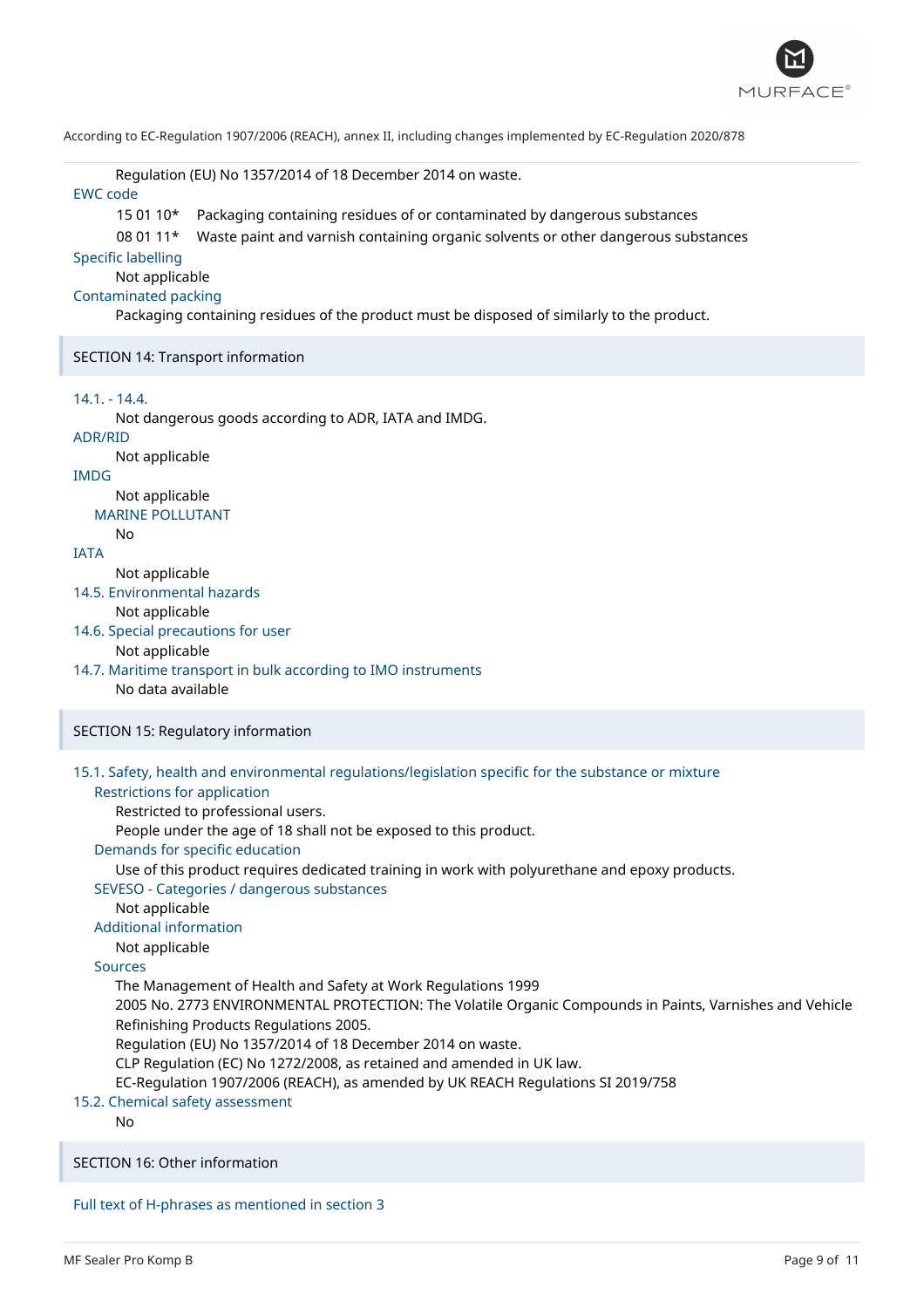

H317, May cause an allergic skin reaction. H332, Harmful if inhaled. H335, May cause respiratory irritation. H412, Harmful to aquatic life with long lasting effects. Abbreviations and acronyms ADN = European Provisions concerning the International Carriage of Dangerous Goods by Inland Waterway ADR = The European Agreement concerning the International Carriage of Dangerous Goods by Road ATE = Acute Toxicity Estimate BCF = Bioconcentration Factor CAS = Chemical Abstracts Service CE = Conformité Européenne CLP = Classification, Labelling and Packaging Regulation [Regulation (EC) No. 1272/2008] CSA = Chemical Safety Assessment CSR = Chemical Safety Report DMEL = Derived Minimal Effect Level DNEL = Derived No Effect Level EINECS = European Inventory of Existing Commercial chemical Substances ES = Exposure Scenario EUH statement = CLP-specific Hazard statement EWC = European Waste Catalogue GHS = Globally Harmonized System of Classification and Labelling of Chemicals IARC = International Agency for Research on Cancer (IARC) IATA = International Air Transport Association IBC = Intermediate Bulk Container IMDG = International Maritime Dangerous Goods LogPow = logarithm of the octanol/water partition coefficient MARPOL = International Convention for the Prevention of Pollution From Ships, 1973 as modified by the Protocol of 1978. ("Marpol" = marine pollution) OECD = Organisation for Economic Co-operation and Development PBT = Persistent, Bioaccumulative and Toxic PNEC = Predicted No Effect Concentration RID = The Regulations concerning the International Carriage of Dangerous Goods by Rail RRN = REACH Registration Number SCL = A specific concentration limit. SVHC = Substances of Very High Concern STOT-RE = Specific Target Organ Toxicity - Repeated Exposure STOT-SE = Specific Target Organ Toxicity - Single Exposure TWA = Time weighted average UN = United Nations UVCB = Complex hydrocarbon substance VOC = Volatile Organic Compound vPvB = Very Persistent and Very Bioaccumulative Additional information The classification of the substance/mixture in regard of health hazards are in accordance with the calculation methods given by Regulation (EC) No. 1272/2008 (CLP) The classification of the substance/mixture in regard of environmental hazards are in accordance with the calculation methods given by Regulation (EC) No. 1272/2008 (CLP) The safety data sheet is validated by Murface **Other** A change (in proportion to the last essential change (first cipher in SDS version, see section 1)) is marked with a blue triangle. The information in this safety data sheet applies only to this specific product (mentioned in section 1) and is not

necessarily correct for use with other chemicals/products.